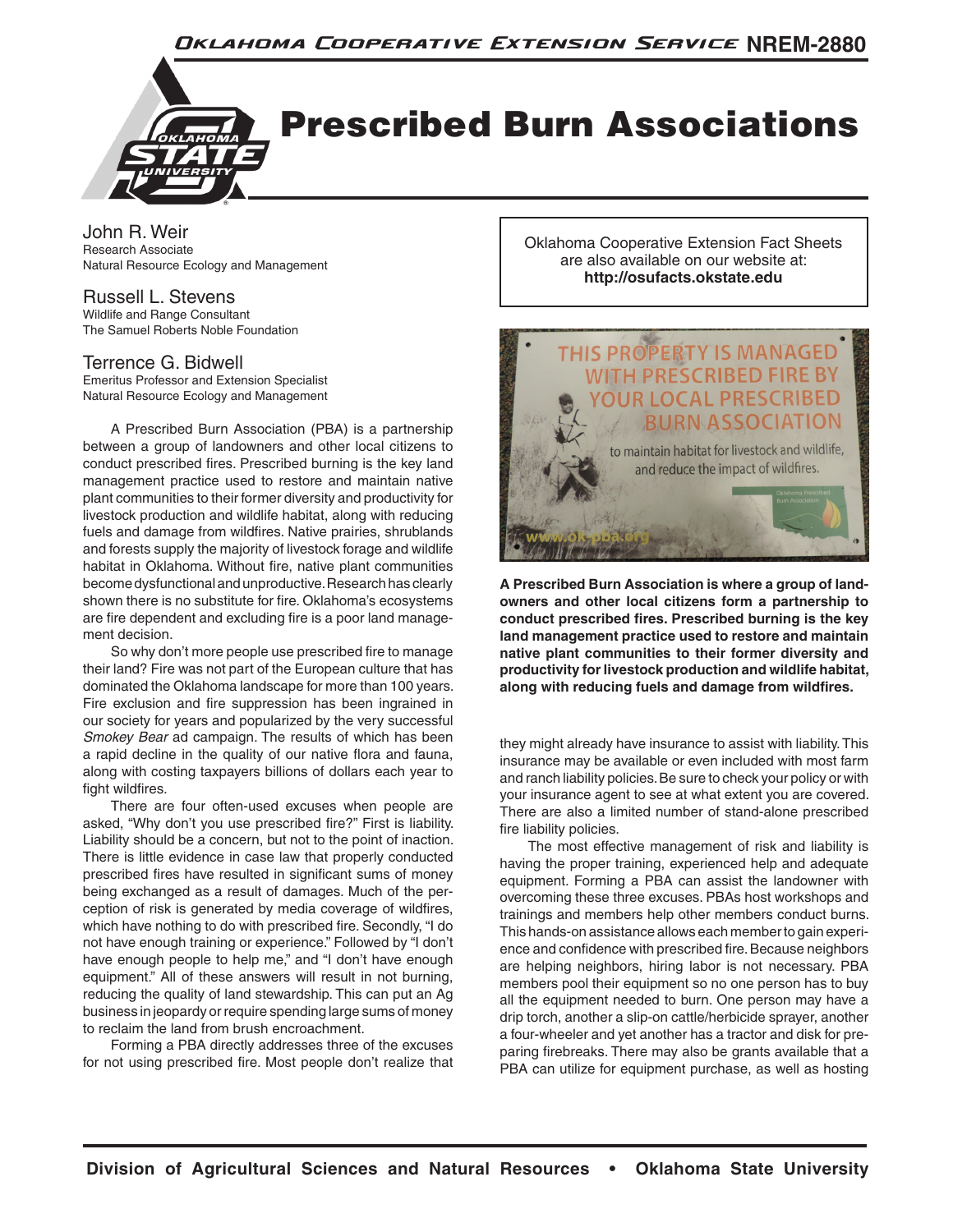training and educational events. With the proper equipment and added manpower, prescribed burns can be more effectively and safely conducted by the landowner.

# **Starting a Prescribed Burn Association**

First, call a meeting of interested citizens. Make sure to involve key members of the community, landowners, lessees, federal and state land management agencies and local fire departments. The association has to be a locally led organization. Government organizations are there to provide support through technical assistance and guidance, which is very important to the PBA. A leader(s) must be identified. If no one from the community steps forward to lead and encourage others, the association will not be successful. The PBA will only be as good as the involvement of its members.

Next, develop a set of goals and objectives. The following goals are common among all the active PBAs:

- Share Equipment
- Share Labor
- Train Our Membership
- Foster good relations between neighbors and within the community in regards to the use of prescribed fire.

Goals and objectives help define what an association should do and helps establish a solid platform for communication among members. Teaching landowners and managers how to use prescribed fire safely and conduct educational events regarding the use and application of prescribed fire are also goals that each PBA should consider.

Finally, and most importantly, to have an effective PBA, it is critical to gain the support of the community. Therefore, there should be serious thought put toward how the PBA will operate. Loosely formed attempts are not only unsuccessful in accomplishing land management goals, but they garner no respect from the community. The following guidelines have been used by the many of the current PBAs.

# **Guidelines**

# **for Prescribed Burn Associations**

- Elect leaders, either officers (President, Vice-President, and Secretary and or Treasurer) or a Board of Directors (one or two from each county if multiple counties are involved). Landowners or lessees' (landholder) only should be eligible for election. Agency or university personnel are there to provide technical assistance.
- Set dues (\$25.00/year) for equipment purchase, and maintenance, along with funding meetings and training events.
- Host an annual fire training program to address safety, equipment use and prescribed burning techniques.
- Require written burn plans for each burn, the landholder can get help from agency or Extension personnel as needed.
- Landholder still assumes liability for the burn and must show proof of insurance prior to burning. The PBA does not conduct the burn, it provides assistance through equipment and labor.
- Landholders are responsible for preparing firebreaks, which must be adequate for the burn unit.
- Establish a minimum number of personnel that must be present on each burn to be considered a PBA burn.
- Maintain an inventory of available equipment, who can use it and who is responsible for maintenance and repairs.
- Each member must assist with a certain number of burns before they are eligible for PBA assistance with a burn on their property.

All state and local laws will be followed when conducting each burn.

Each landholder is not required to be the fire boss on their property. A more experienced person can be in charge if needed. The liability is still placed on the landholder because they are receiving the benefit of the fire.

Some PBAs have been very successful partnering with their local rural fire department. These partnerships have included being able to rent or use equipment for conducting prescribed burns, as well as having the local rural fire department present with additional manpower and equipment for burns. Involving the local rural fire department provides a twofold benefit, first the additional manpower and equipment adds an extra level of safety and risk management to the burn and second, it can provide fire training to fire department personnel. Firefighters do not often have the opportunity to watch and learn fire behavior because they are actively suppressing fires. By allowing firefighters to assist on prescribed burns, they can learn about fire behavior in a controlled environment that will enable them to improve their skills for suppressing wildfires.

Each PBA and local rural fire department partnership is different and depends on fire department policy and perceptions of prescribed fire. For example, some PBAs have been allowed to use a fire truck belonging to the local rural fire department. In one instance, the local rural fire department rented the truck to a PBA for one year. The benefit to the PBA was obvious, so the local rural fire department sold it to the local conservation district for \$1.00 so it would be available to the PBA anytime members conducted a burn.

Some local rural fire departments require a donation or rental fee for trucks and personnel. On the other hand, a few local rural fire departments are adamantly opposed to prescribed fire use, but this should be viewed as a learning opportunity for all and hopefully worked through with education and cooperation. Ultimately joining forces with a local rural fire department is a benefit to both parties. It gives the burn association added equipment, personnel and safety, while it gives the local rural fire department training time, possible added income and community service. In addition, both parties have a positive impact on our natural resources and community safety.

Another benefit of a PBA is strength in numbers for influence on state and local policy and laws. Many PBAs are allowed to burn during county burn bans due to their influence and proven ability to safely and effectively use fire. When members of the community band together with the same goals, while safely applying fire to the landscape, many community members will lend their support. They will also enjoy the benefits of prescribed fire in their area including reduction of wildland fuels for wildfire protection, enhanced native wildlife and plant habitat, enhanced livestock habitat, improved water quality and quantity and elimination of eastern redcedar. An equally important aspect of forming an association is public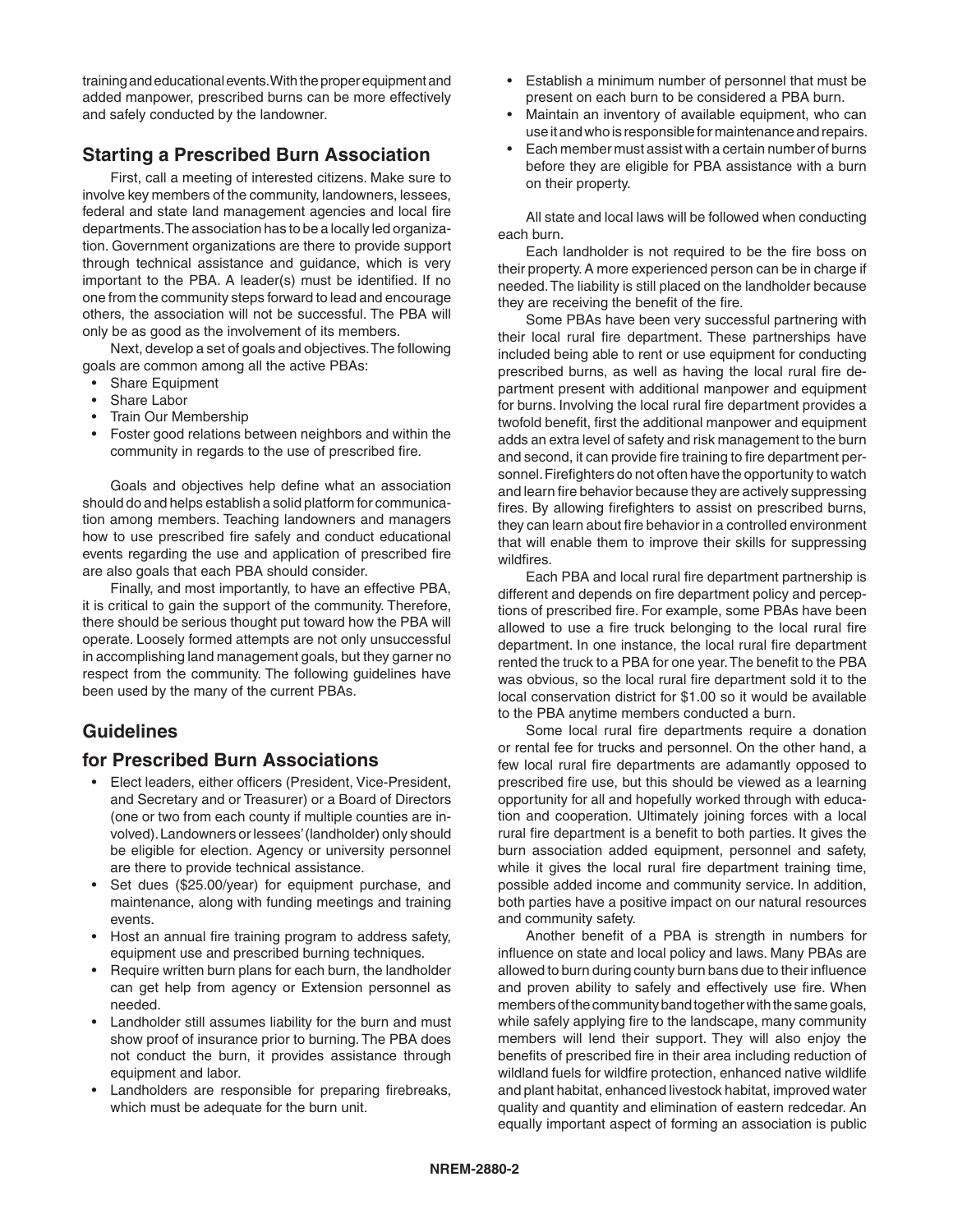education, especially for youth, providing benefits for future generations.

At this time (2015) there are 21 prescribed burn associations in Oklahoma. For information about membership in these associations or forming one in your area contact your local Cooperative Extension office (http://www.oces.okstate. edu), The Samuel Roberts Noble Foundation (www.noble. org), USDA-Natural Resources Conservation Service field office or the Oklahoma Prescribed Burn Association website at www.ok-pba.org .

## **Oklahoma Prescribed Burn Association**

Formed in 2011, the Oklahoma Prescribed Burn Association (OPBA) is a 501(c)3, not-for-profit organization created to support existing local PBAs and develop new PBAs across the state. The goal of OPBA is to provide Oklahoma landowners with access to support, training and equipment to safely apply prescribed fire on their lands. OPBA has had several accomplishments to date:

- Equipping burn trailers with grant funds for use by various PBAs.
- Obtained an FCC license for its own statewide radio frequency.
- Obtained grants for handheld radios that are distributed to PBAs for use while conducting burns.
- Conducted numerous training and workshop events across the state.
- Led the effort in acquiring prescribed fire liability insurance for landowners.
- Hiring area coordinators to work across the state, assisting PBA members with writing burn plans, training and providing technical assistance with burns.
- Working to improve prescribed burn laws.
- Tracking prescribed burn activity in the state and region through a prescribed burn entry form (http://www.ok-pba. org/burn-entry-form.html).

For those interested in forming a prescribed burn association, it is now easier than ever. OPBA has developed all of the necessary paperwork and compiled it into one package ready for completion by the officers and members of a new PBA. This eliminates many questions and reduces the time requirement for PBA members to locate or develop

the paperwork. The procedures and documents needed for forming a PBA in Oklahoma (other states are very similar) are as follows and located at (http://www.ok-pba.org/about.html):

**Step 1:** Develop and adopt bylaws and guidelines for local PBA. These must be consistent with OPBA bylaws if the local PBA wants to affiliate with OPBA. Template bylaws are provided by OPBA for consideration.

**Step 2:** Conduct a business entity search at www.sos. ok.gov/corp/ to ensure the name of your association is not in use. This is the Oklahoma Secretary of State web site. Use "business entity search" near the top of the page or select "name availability."

**Step 3:** Complete Articles of Incorporation (\$25 fee) at this web site: www.sos.ok.gov/corp/. Go to "downloadable business forms" under helpful information, then select "certificate of incorporation forms and procedures (not for profit)." Follow the Certificate of Incorporation template included with this packet when completing the form. File this form with the Oklahoma Secretary of State.

**Step 4: Obtain Employer Identification Number (EIN).** There is no charge if using the IRS web site: http://www. irs.gov/Businesses/Small-Businesses-%26-Self-Employed/ Apply-for-an-Employer-Identification-Number-(EIN)-Online

**Step 5:** Set up bank account. You will need your EIN and Articles of Incorporation or bylaws. Check with your bank for all required paperwork.

**Step 6:** Following a board meeting at which your board of directors authorizes your organization to affiliate with the Oklahoma Prescribed Burn Association, review and sign the Oklahoma Prescribed Burn Association Affiliation Agreement.

**Step 7:** Submit copies of the PBAs Articles of Incorporation, EIN, bylaws, signed Affiliation Agreement and membership fee (\$100 for newly formed PBAs and \$250 for existing PBAs) to the Oklahoma Prescribed Burn Association for review and approval.

This affiliation agreement with OPBA allows all donations and contributions the local PBA receives to be tax deductible to donors and allows the PBA to be eligible for many other benefits. For more information about OPBA and how they can assist local PBAs visit www.ok-pba.org